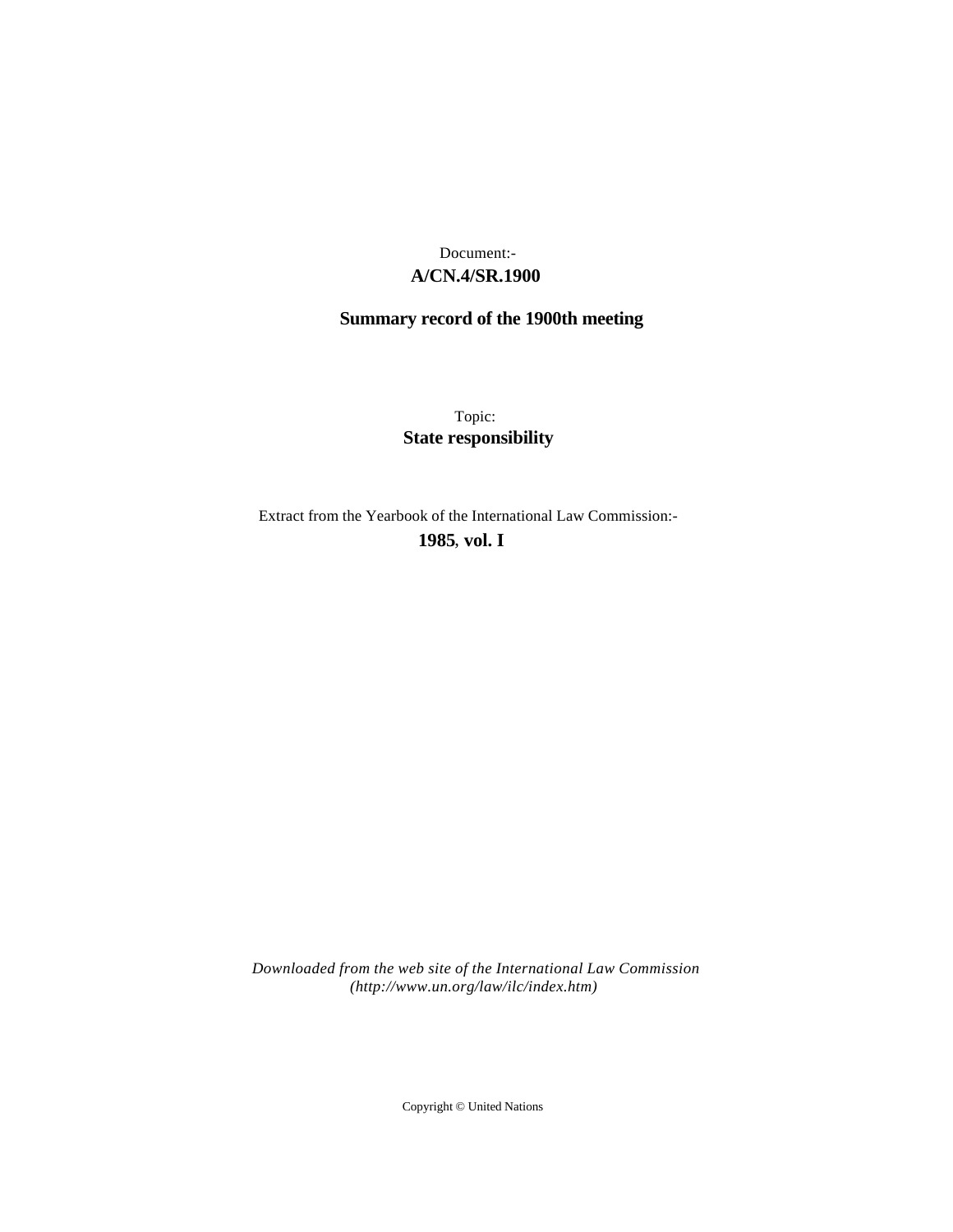38. With reference to draft article 7, he realized that the treatment of aliens and State responsibility in respect of aliens had traditionally had a prominent place in international law, but it was questionable whether special importance should be attached to a particular type of internationally wrongful act in a set of articles on the content, forms and degrees of international responsibility. The substance of article 7 could well be incorporated in article 6.

39. As to draft articles 8 and 9, he agreed with Mr. Roukounas that it might be more appropriate to refer to countermeasures, as dealt with in article 30 of part 1 of the draft, than to reciprocity and reprisals. In his opinion, further consideration should be given to the criteria and parameters for countermeasures, including their temporary nature and proportionality, and to the possibility of the peaceful settlement of disputes. It should not be impossible to find a way of referring very comprehensively to "countermeasures" and of combining articles 8 and 9. In addition, it might be dangerous to refer in article 9, paragraph 1, to "its other obligations towards the State which has committed the internationally wrongful act", for obligations under a specific treaty were quite different from other obligations deriving from customary rules. The door would be open to reprisals if the injured State had an unlimited choice of obligations whose performance it could suspend.

40. With regard to draft article 11, the Special Rapporteur had rightly emphasized the importance of interim measures in connection with the organization of the response to a breach of an obligation under a multilateral treaty.

41. In draft article 12, the Special Rapporteur rightly referred to "immunities" alone, rather than to "privileges and immunities". Immunities could be regarded as being within the realm of *jus cogens,* hence they demanded guaranteed protection. The commentary to article 12 should, none the less, explain why reference was being made only to "diplomatic and consular missions and staff" and not to other types of missions, such as permanent missions, which also enjoyed protection. He shared the doubts expressed by other members in connection with the reference in article 12  $(b)$  to "a peremptory norm of general international law".

42. Draft article 13, as the Special Rapporteur had indicated in paragraph (1) of the commentary, dealt with the case of a complete breakdown, as a consequence of an internationally wrongful act, of the system established by a multilateral treaty. Such an article should nevertheless have a place in the draft as a safeguard provision.

43. He agreed with Mr. Ushakov (1895th meeting) that draft article 14 should cover both international crimes and international delicts. Paragraph 3 referred to the procedures embodied in the Charter of the United Nations with respect to the maintenance of international peace and security. In that connection, draft article 15 should be considered in relation to article 14 and article 4. It was obvious why aggression was expressly mentioned in article 15, but he failed to see why other crimes covered by part 1 of the draft were omitted.

44. Referring to part 3 of the draft, on the implementation of international responsibility and the settlement of disputes, he recalled that, at its twentyseventh session, in 1975, the Commission had decided to divide the draft articles on State responsibility into three parts. It would, however, not be sufficient if part 3 was regarded as being limited to the secondary rules contained in part 2 or if, as the Special Rapporteur had stated in his fourth report, "such limited dispute settlement" referred only "to the interpretation of. such rules as part 2 might contain relating to quantitative and qualitative proportionality".<sup>12</sup> The Special Rapporteur had therefore been right to suggest<sup>13</sup> that the dispute-settlement procedure might be extended to the interpretation of chapters II, III, IV and V of part 1 of the draft. Although he himself could agree with other members of the Commission that a cautious approach had to be adopted in dealing with the complex problems involved in part 3, he did not think that a system of State responsibility could be established without provisions on the implementation of international responsibility and the settlement of disputes. Consequently, the Commission should encourage the Special Rapporteur to draft such provisions.

*The meeting rose at 6.05 p.m.*

*"Ibid.,* p. 9, document A/CN.4/366 and Add.l, para. 40. 13  *Ibid.,* paras. 40-41.

#### **1900th MEETING**

*Wednesday, 12 June 1985, at 10 a.m.*

*Chairman:* Mr. Satya Pal JAGOTA

*Present:* Chief Akinjide, Mr. Al-Qaysi, Mr. Arangio-Ruiz, Mr. Balanda, Mr. Barboza, Mr. Calero Rodrigues, Mr. Diaz Gonzalez, Mr. El Rasheed Mohamed Ahmed, Mr. Flitan, Mr. Francis, Mr. Koroma, Mr. Lacleta Mufioz, Mr. Mahiou, Mr. Malek, Mr. McCaffrey, Mr. Ogiso, Mr. Razafindralambo, Mr. Reuter, Mr. Riphagen, Mr. Roukounas, Sir Ian Sinclair, Mr. Thiam, Mr. Tomuschat, Mr. Ushakov, Mr. Yankov.

**State responsibility** *{continued)* **(A/CN.4/380,<sup>1</sup> A/CN.4/389,<sup>2</sup> sect. G, ILC**<br>ILC(XXXVII)/ (XXXVII)/Conf.Room Doc.3, **Conf.Room Doc.7)**

[Agenda item 3]

<sup>&</sup>lt;sup>1</sup> Reproduced in Yearbook ... 1984, vol. II (Part One).

*<sup>2</sup>* Reproduced in *Yearbook 1985,* vol. II (Part One).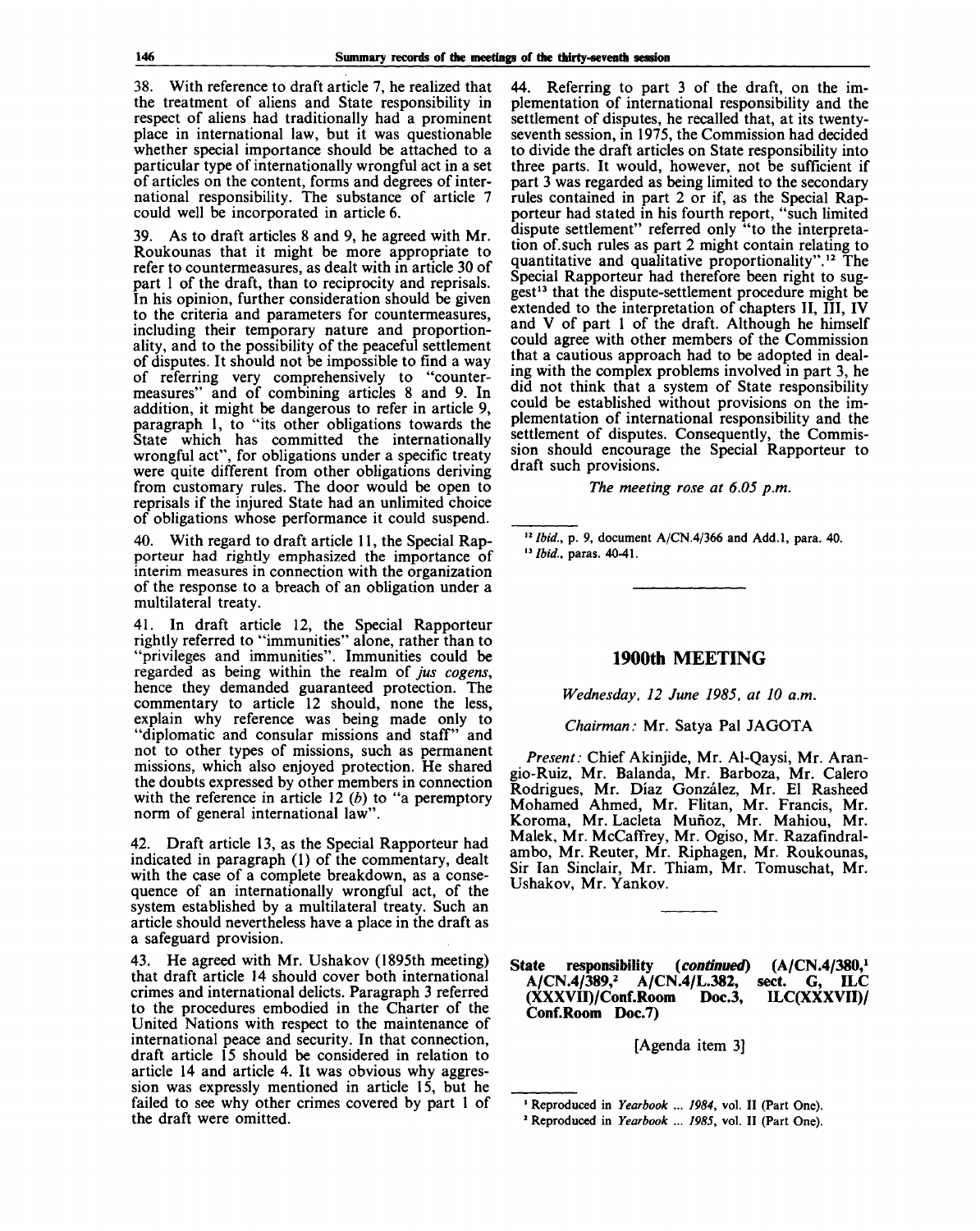*Content, forms and degrees of international responsibility (part 2 of the draft articles)* **and** *"Implementation" (mise* **en eeuvre)** *of international responsibility and the settlement of disputes (part 3 of the draft articles)<sup>3</sup>*  **(continued)**

> DRAFT ARTICLES SUBMITTED BY THE SPECIAL RAPPORTEUR *{continued)*

### SIXTH REPORT OF THE SPECIAL RAPPORTEUR *and* ARTICLES 1 TO 16<sup>4</sup>  *{continued)*

1. Mr. MALEK recalled that the importance of the topic of State responsibility and the need to complete the study of it as soon as possible had been emphasized in the Sixth Committee at the thirty-ninth session of the General Assembly. Moreover, the Commission itself had referred, in its report on the work of its thirty-sixth session, to the desirability of completing the first reading of part 2, and possibly of part 3, of the draft articles before the expiration of the current term of office of its members.<sup>5</sup> Accordingly, the Commission should now make some preparations for the second reading of the draft. Invaluable doctrinal comments had already been made with regard to part 1 of the draft. A systematic compilation of the views expressed by writers and by members of the Commission at its various sessions would be very useful. Moreover, most draft articles had given rise to substantive proposals which called for careful consideration and, in some cases, substantial research on the part of the Special Rapporteur before he could decide which were suitable for referral to the Drafting Committee.

2. While he welcomed draft article 5 *{e)* and the general principle stated in draft article 14, he experienced some difficulty with article 14, paragraph 3, and with draft article 15. Moreover, the commentaries to the 16 draft articles, while of great scientific value, would have been still more helpful if they had been made more detailed, so as to compensate for a number of inevitable deficiencies in the wording of certain provisions and clarify some obscure points in the texts.

3. A number of specific proposals worthy of consideration had been made in respect of article 5 *{e).* He would not oppose any wording which, like the existing text, made it quite clear that, following an internationally wrongful act considered to be an international crime, all States other than the author State were injured States, even though they did not all have the same rights and obligations, particularly as far as the State or States directly injured were concerned.

4. The obligations arising out of an international crime for any State other than the author State were enumerated in article 4, which set out in a fairly reasonable and detailed manner the reaction of solidarity to an international crime of a particular scale or gravity. Nevertheless, such solidarity could not be established as long as it remained subject to the

restrictions provided for in paragraphs 1 and 3, as clarified in the commentary to article 14. For example, according to paragraph 1 of the article, the rights and obligations arising out of an international crime must derive, not from the applicable rules of international law, but from the applicable rules accepted by an as yet ill-defined subject of international law, namely the "international community as a whole". The commentary to article 14 followed the same lines, since it was stated therein (paragraphs (5)-(6)) that the obligations of the State which was the author of the international crime could be determined only by the international community as a whole. The obligations of States other than the author State would involve all such States practising "a measure of solidarity as between them when confronted with the commission of an international crime" (paragraph (6) of the commentary). There again, it was stipulated that the substance of the solidarity and the international procedures for the organization of that solidarity might well be determined by the international community as a whole, and that, in any event, an international crime gave rise to minimum obligations of solidarity, as enumerated in article 14, paragraph 2 (c). Could that last assertion be construed as meaning that the obligations set forth in paragraph  $2(c)$  were not limitative? At the thirty-fourth session, during the consideration of article 6 as originally proposed by the Special Rapporteur, the provisions of which were now contained in article 14, he had asked why mutual assistance between States in response to an international crime should be limited to the performance of the obligations now enumerated in paragraph 2 (a) and *{b)* and had expressed the hope that subparagraph (c) would be worded so as to cover the obligations not listed in subparagraphs *{a)* and  $(b)$ <sup>.</sup>

5. At the previous session, he had also wondered whether the provision now contained in article 14, paragraph 3, did not duplicate article 4, and could therefore be deleted.<sup>7</sup> In paragraph (12) of the commentary to article 14, the Special Rapporteur stressed that the commission of an international crime did not necessarily involve the maintenance of international peace and security and that the function of paragraph 3 of article 14 was therefore quite different from that of article 4. That assertion would appear to call for some clarification. Paragraph (11) of the commentary to article 14 and paragraph 35 of the sixth report (A/CN.4/389) were concerned with determining the nature and scope of the primary rule stated in article 14, paragraph 3. It emerged from those paragraphs that the sole purpose of that rule, which was of a residual nature, was to state a condition for the exercise of rights and, the performance of obligations of all States in the case of the commission of an international crime, that condition being the application *mutatis mutandis* of the procedures embodied in the Charter of the United Nations with respect to the maintenance of international peace and security. The organization of the reaction of solidarity provided for in article 14, paragraph 2, in the event of the commission of an international crime

<sup>&</sup>lt;sup>3</sup> Part 1 of the draft articles (Origin of international responsibility), articles 1 to 35 of which were adopted in first reading, appears in *Yearbook ... 1980,* vol. II (Part Two), pp. 30 *et seq.*

<sup>4</sup> For the texts, see 1890th meeting, para. 3.

<sup>3</sup>  *Yearbook* ... *1984,* vol. II (Part Two), p. 105, para. 387.

<sup>\*</sup> *Yearbook ... 1982,* vol. I, p. 207, 1732nd meeting, para. 9.

<sup>7</sup>  *Yearbook ... 1984,* vol. I, p. 311, 1866th meeting, para. 16.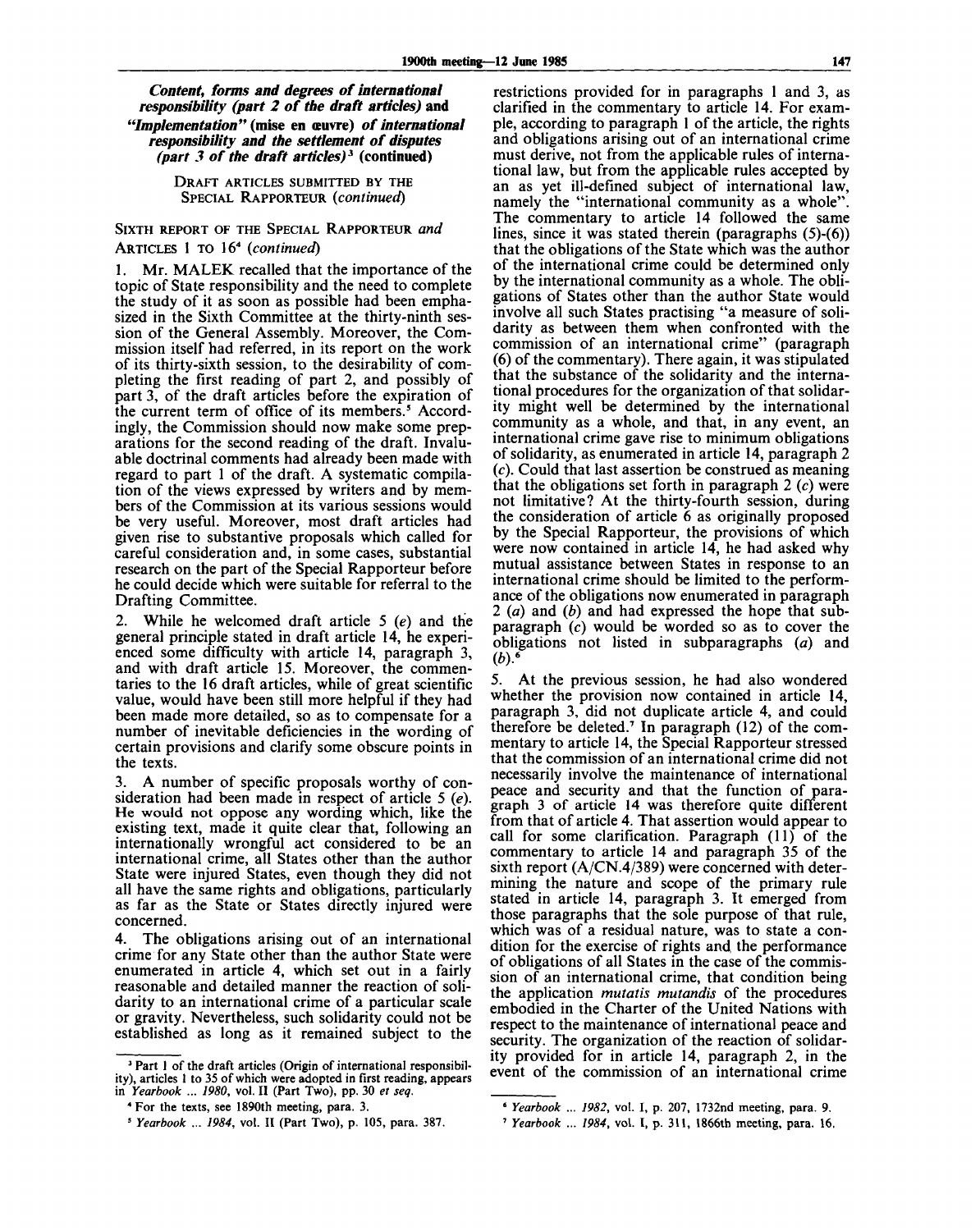was thus accompanied by a condition which made it very difficult to see how it could be applied. It was highly doubtful whether the procedures provided for in the Charter for the maintenance of international peace and security would enable a decision to be taken in application of article 14, paragraphs 1 and 2, even in response to the most heinous international crimes. Indeed, it would seem that, under those procedures, the more serious the international crime, the more likely it was to escape any effective legal control. He could not recall any recent case of an international crime in which the Security Council had succeeded in taking an effective decision to bring the author State to reason and alleviate the situation of the victim State.

6. The "international crime" other than aggression whose legal consequences were stipulated in article 14 was perhaps the same as the international crime defined in article 19 of part 1 of the draft. In that regard, it should first be noted that neither of the commentaries to articles 14 and 15 contained an explanation as to why the legal consequences of aggression were dealt with in a separate article. Article 19 of part 1 included the crime of aggression in the general concept of international crimes, without according it any special status. He had already expressed his views on that point at the previous session.<sup>8</sup> Moreover, the scope of article 14 was considerably reduced by the fact that article 19 of part 1 gave a highly restrictive definition of the term "international crime". The Special Rapporteur might include in the commentary to article 14 the necessary clarifications on the concept of international crime dealt with in that article. As it stood, article 19 of part 1 could be interpreted as excluding international crimes of such extreme gravity as crimes against humanity, which were grave by their very nature, war crimes and, in particular, serious violations of the 1949 Geneva Conventions for the protection of war victims, $9$  as well as other crimes covered by the draft Code of Offences against the Peace and Security of Mankind. It would be shocking for such crimes to be ranked with "international delicts" as defined in article 19, paragraph 4. Moreover, such crimes were the principal subject of contemporary repressive international law and must therefore be referred to expressly in any definition of grave international crimes.

7. Draft article 15, which had attracted considerable comment at the previous session, was now proposed without any amendment. If the Commission decided to adopt that article, together with its commentary, both of which were very straightforward, he would not object. However, he wished to stress that article 15, the importance of which derived from its scope, as well as the functions which it was intended to perform, was devoid of any effect in its current form. The rule set forth in the first part of the article whereby "an act of aggression entails all the legal consequences of an international crime" was already covered in article 14 on the legal consequences of an international crime, which, since it did not exclude aggression, must therefore include it. The rule set

forth in the second part of article 15 whereby an act of aggression entailed "such rights and obligations as are provided for in or by virtue of the United Nations Charter" would appear even less necessary. The absence of such a rule from an international instrument on State responsibility would in no way signify that that instrument could allow a derogation from the rule, which derived from the principle of the prevalence of the obligations provided for by the Charter of the United Nations. In that regard, article 15 appeared to draw a distinction between two categories of rights and obligations—the rights and obligations "provided for in" the Charter, and the rights and obligations provided for "by virtue of" the Charter—on the basis of their immediate source. In drafting the article, the Special Rapporteur had surely had in mind specific examples of rights and obligations within the second category which would be worth mentioning in the commentary. In that connection, the work of the Special Committee on Principles of International Law concerning Friendly Relations and Co-operation among States and of the Special Committee on the Charter of the United Nations and on the Strengthening of the Role of the Organization could prove informative.

8. If the Commission wished to confer special status on the crime of aggression and devote article 15 specifically to it, that article could not be left in its current form. Moreover, a State wishing to destroy another State might resort, not to an act of aggression, but rather to other international crimes which were no less grave, but whose perpetrator would be more difficult to identify. A provision devoted to the crime of aggression would be meaningful only if its wording, or at least the commentary thereto, stated clearly the fundamental consequence of that crime, namely the right to resort to self-defence. Admittedly, several members of the Commission had advanced very valid scientific and political arguments against that idea, but only out of caution and in the general interest of the established international order. The same might be said of the validity and purpose of the arguments invoked in the past against efforts to define the concept of aggression. Nevertheless, those efforts had finally borne fruit. Despite the earlier criticisms of it, the Definition of Aggression<sup>10</sup> was becoming increasingly indispensable to the international community as a whole, as embodying peremptory rules of general international law.

9. The efforts to define the concept of self-defence at the same time as the concept of aggression had failed, and the Definition of Aggression adopted by the General Assembly confined itself to a very general allusion to the exception of self-defence laid down by the Charter of the United Nations. Indeed, article 6 of that Definition, stating that "nothing in this Definition shall be construed as in any way enlarging or diminishing the scope of the Charter, including its provisions concerning cases in which the use of force is lawful", was quite superfluous. First, the provisions of the Charter did not require any protection of that kind, since they were explicitly

<sup>8</sup>  *Ibid.,* paras. 21-22.

<sup>&#</sup>x27;See 1899th meeting, footnote 8.

<sup>10</sup> General Assembly resolution 3314 (XXIX) of 14 December 1974, annex.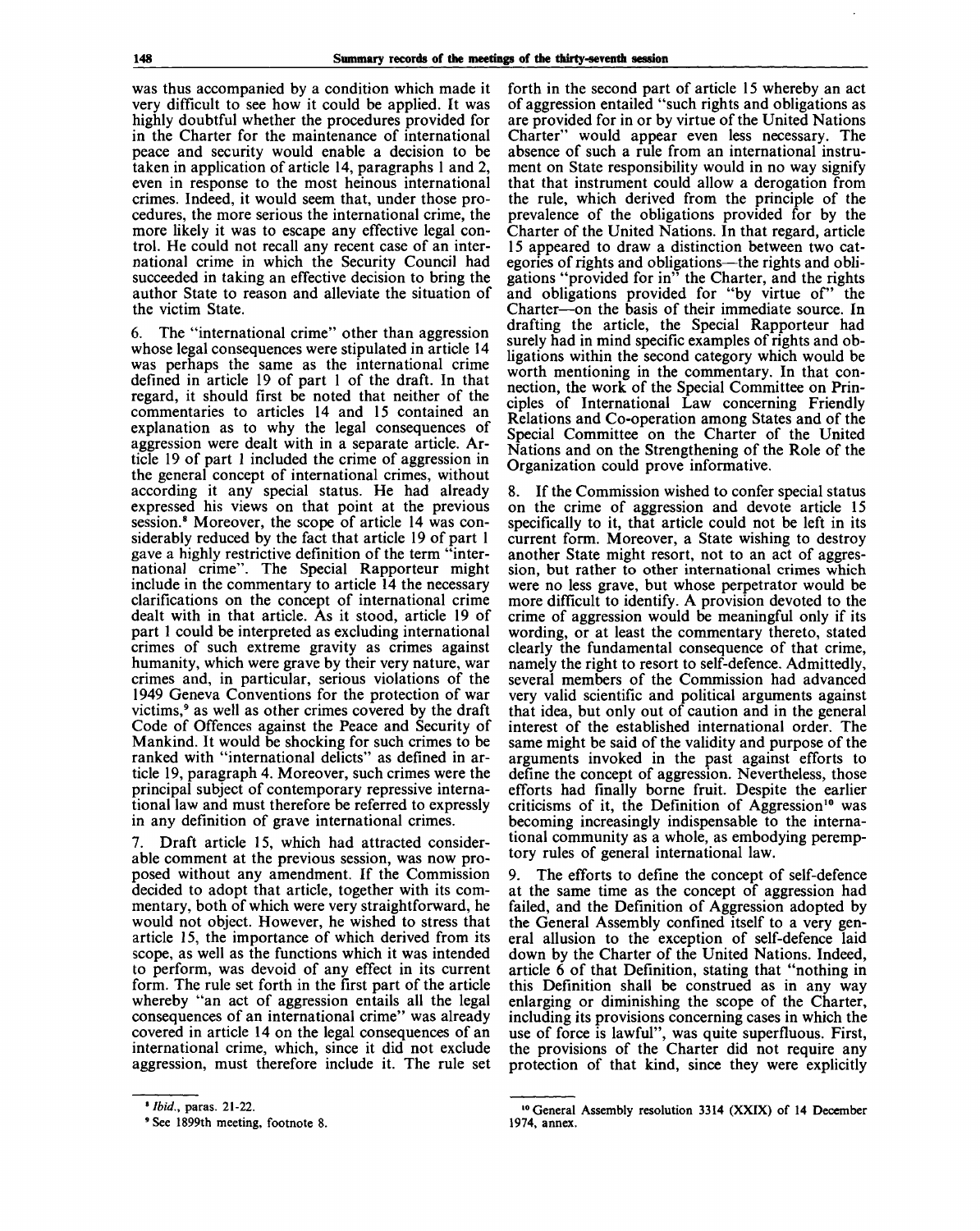protected by its Article 103, whereby the obligations of Members of the United Nations under the Charter prevailed over their obligations under any other international agreement. Secondly, self-defence was a right inherent in the sovereignty of every State and did not need to be formally proclaimed; it was implicit in every international agreement. The unlawful exercice or abuse of that right would not necessarily be prevented by a definition of the right to selfdefence. It was not sufficient to reiterate or refer to the relevant provisions of the Charter; the limits of the concept of self-defence and the conditions governing its exercice should be spelt out, if only in the commentary to an article. It was important to define that right clearly, particularly in part 2 of the draft articles.

10. Another term which several members of the Commission had felt it imperative to clarify was that of "reprisal", used in draft article 9, paragraph 1. He noted that, in the commentary to that article, the Special Rapporteur made a number of very useful observations on the principle of proportionality referred to in paragraph 2 of the article. In general, where the wording of a rule required, the Commission did not hesitate to resort to the use of a detailed text. For example, article 33 of part 1 of the draft concerning a state of necessity was intended to set out precisely the conditions under which a state of necessity could not be invoked. Finally, he pointed out that the traditional objection to any attempt to define a concept or principle laid down in the Charter of the United Nations, namely that any such definition would be inadvisable, if not dangerous, could no longer be seriously defended.

11. With regard to a future part 3 of the draft articles, he said that he did not intend to make any observations before having studied the draft articles concerned, which it would be desirable for the Special Rapporteur to submit to the Commission as soon as possible.

12. Mr. ARANGIO-RUIZ expressed unconditional admiration for the work done by the Special Rapporteur, the difficulty of whose task was compounded by the obligation to take account of his predecessors' efforts. As other speakers had already pointed out, some of the difficulties arising in connection with part 2 of the draft articles were undoubtedly the result of previous decisions with regard to part 1. He associated himself with the suggestion that part 2 might be subdivided into chapters or sections in the same way as part 1 and that not only those sections, but also the individual draft articles, should be given titles. He also associated himself with the doubts expressed by other speakers, and particularly by Mr. Balanda (1894th meeting) as to the appropriateness of the expression "new obligations", which was frequently to be found in the commentaries and in section II of the sixth report (A/CN.4/389). Since the primary rule violated by an internationally wrongful act did not disappear as a result of that act, to speak of "new" obligations in that context was technically incorrect. The obligations in question were perhaps altered or extended, but hardly new.

With regard to draft article 5, he agreed with Mr. Yankov (1899th meeting) that too much stress was placed on the source of the rule from which the violated obligation derived. When all was said and done, international law remained essentially a horizontal system in which every obligation of a State had its counterpart in a corresponding right of another State. To identify the injured State, in accordance with Mr. Yankoy's suggestion, as the State whose right had been infringed by an internationally wrongful act would be useful because it would pin-point all the affected States, subject to subsequent determination of their respective entitlements to reparation. In that connection, he welcomed the concept of material or moral injury *(prejudice)* introduced by Mr. Roukounas *(ibid.)* as a factor which must certainly affect the kind of reparation or the severity of the countermeasures to which each injured State would be entitled to have recourse. The broad interpretation of the concept of the injured State was supported by the fact that, inasmuch as all States Members of the United Nations were bound by the provisions of the Charter, including the prohibition of the threat or use of force in Article  $2(4)$ , they were also injured by a violation of that rule.

14. Article 17 of the Charter, which provided that the expenses of the United Nations were to be borne by the Members as apportioned by the General Assembly, was another case in point. Every Member State was entitled to insist that other Member States should pay their fair share of the Organization's expenses. The rule was even more obvious in the fields of self-determination and human rights, where every State was patently entitled to insist on respect by all other States for the international rules in force in those fields. As for the distinctions that would subsequently have to be drawn between injured States on the basis of the respective damage suffered and the consequences thereof, he did not entirely accept the distinction between "subjective rights" and "legitimate interests" suggested by Mr. Mahiou (1897th meeting), since in his opinion all injured States, even those indirectly affected, possessed rights amounting to more than a legitimate interest.

15. Like several previous speakers, he thought that the reference to "collective interests" in subparagraph *(d)* (iii) of article 5 was unclear and that the provision in subparagraph *(a)* was too comprehensive and should be further subdivided.

Turning to draft article 6, he agreed that the words *""inter alia"* or "in particular" should be inserted in the opening clause of paragraph 1, that mention should be made of reparation in kind and *ex gratia* settlement, etc., and that the reference to internal law in paragraph 1 *(b)* should be deleted.

With regard to draft article 7, he had little to add except to say that he did not agree that it should be merged with article 6, paragraph 2.

18. Draft articles 8 and 9, on the other hand, might well be combined, since the idea of acceptable countermeasures was not necessarily reflected in the distinction between reciprocity and reprisal.

19. He had serious misgivings about the provision in draft article 10, paragraph 1. The international procedures for peaceful settlement of disputes normally available to the average member of the inter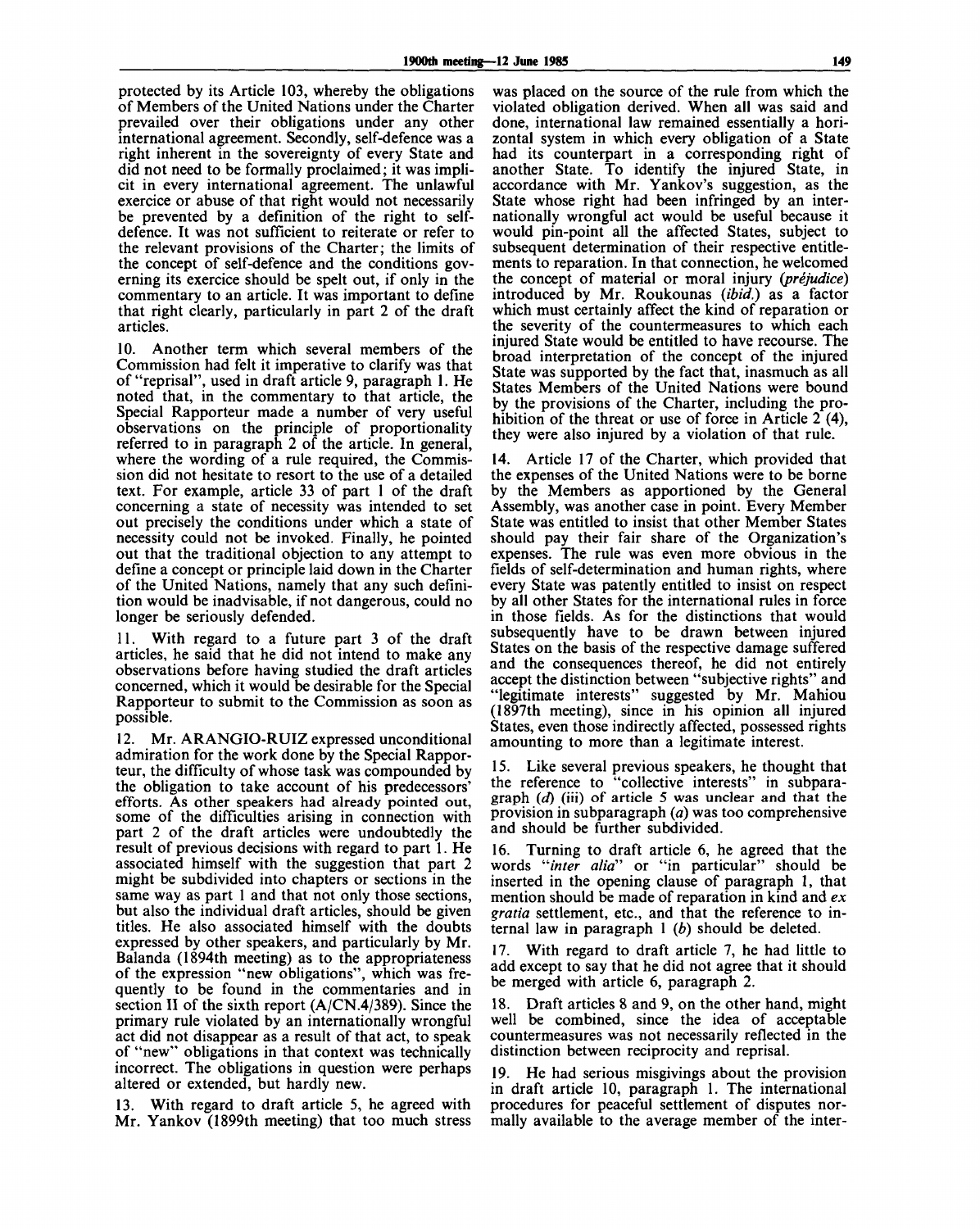national community were basically those referred to in Article 33 of the Charter of the United Nations. The Manila Declaration on the Peaceful Settlement of International Disputes,<sup>11</sup> referred to by one member of the Commission, was unfortunately not a very forceful document. The jurisdiction of the ICJ was in decline. Considerable caution should be exercised before subjecting the measures envisaged in article 9 to the exhaustion of international procedures such as those. A greater degree of specification was indispensable, in his view, in order to take account of the "natural" tendency of the author State to escape the consequences of its wrongful act by unduly protracting negotiations and putting obstacles in the way of arbitration or judicial settlement. This was particularly so when the possibility of unilateral recourse to "third-party" settlement had not been envisaged in advance.

20. The doubts he had already expressed in connection with article 5, subparagraph *(d)* (iii), concerning the expression "collective interests" also applied to article 11, paragraph 1 *(b).* He also deprecated the reference to "collective decisions" in article 11, paragraph 2. Such restriction of the injured State's right to take countermeasures might be advisable only if the decision-making facility were automatically available to all States, in other words if a permanent body were established, mobilizable at the request of any State and empowered to make independent majority decisions which could not be vetoed or otherwise reversed. Moreover, the decisions of the permanent body in question would have to be capable of effective implementation. With regard to paragraph  $1$   $(c)$ of article 11, he agreed with Mr. Calero Rodrigues (1892nd meeting) that advantages for nationals of the author State, with the exception of those of a strictly humanitarian character, might well be excluded from the scope of the provision.

21. With regard to draft article 12 *(a),* he said that only the personal safety of diplomats needed to be safeguarded; other facilities available to them might well be suspended by way of countermeasures. The possibility of subjecting diplomats to civil jurisdiction should also be open to the injured State, if the author State took similar action. As to the reference to peremptory norms of general international law in article 12 *(b),* he thought that some mention *of jus cogens* in part 2 of the draft was unavoidable, if only because of the frequency with which it was alluded to in part 1. The degree to which part 3 succeeded in developing the concept would, of course, be of crucial importance.

22. He agreed with those previous speakers who had recommended a prompt delimitation of the respective areas covered by the topics of State responsibility and the draft Code of Offences against the Peace and Security of Mankind. The question whether crimes other than acts of aggression should be mentioned in article 5 should be left open pending such delimitation and the second reading of article 19 of part 1.

23. Lastly, he expressed doubt concerning the usefulness of paragraph 2 (c) of article 14.

24. Turning to section II of the sixth report, he said that, although it was essential to strengthen disputesettlement procedures in the field of international responsibility, it would be difficult to secure acceptance by States of a system of implementation as rigid as that rightly advocated by the Special Rapporteur in a field as broad as State responsibility. Conversely, some States would be reluctant to accept any codification or progressive development of the law in such a sensitive area without an adequate system of implementation and peaceful settlement. Consequently the Special Rapporteur should draft articles based on the content of section II of the report for submission to the Commission at its thirtyeighth session.

25. While he concurred in general with the views expressed, it seemed to him that there was a normative gap between the point at which there was partial or total non-compliance with a primary rule and the point at which the secondary rules embodied in articles 6 *et seq.* came into operation, a gap which he felt should be filled more effectively than it currently was under article 6. It should be possible, in the context of normal friendly relations between States, to envisage some kind of "intermediate phase" other than, and clearly preceding, the adoption of countermeasures by the injured State or States (and *a fortiori* any third-party settlement procedure). During that phase, the injured State should be able to approach the author State in a friendly manner with a request to consider, likewise in a friendly manner, the situation arising out of the allegedly wrongful act. Only after friendly representations, and following an unsatisfactory or inadequate reply, should a relatively strong protest be delivered and the request as spelt out in article 6 be made. The door to further measures should be opened only if such a request remained unsatisfied.

26. The Special Rapporteur was himself aware of the problems involved, since some of the language used in article 6 apparently contemplated certain preliminary steps by the injured State. In that connection, he noted that the Special Rapporteur had acknowledged in the report  $(A/CN.4/389, \text{ para. } 24)$ that the rules contained in part 3 of the draft formed an integral part of the legal consequences of an internationally wrongful act. Irrespective of the Special Rapporteur's intention in the matter, however, the Commission might wish to give some thought to an "intermediate" or preparatory phase of the kind he had mentioned, on the understanding that the wrongful act in question and the attitude of the wrongdoer were not such as to preclude anything other than a swift and energetic response. Consideration might also be given to the possibility of providing, also in part 2 of the draft, for some measure to be taken before the wrongful act reached the "decisive" moment, for example when the act of a subordinate or of a peripheral administrative officer was confirmed at a higher level, or when all local remedies had been exhausted. It should also be made as clear as possible that any preliminary steps designed to call a State's attention to the danger of an international

<sup>&</sup>lt;sup>11</sup> General Assembly resolution 37/10 of 15 November 1982, annex.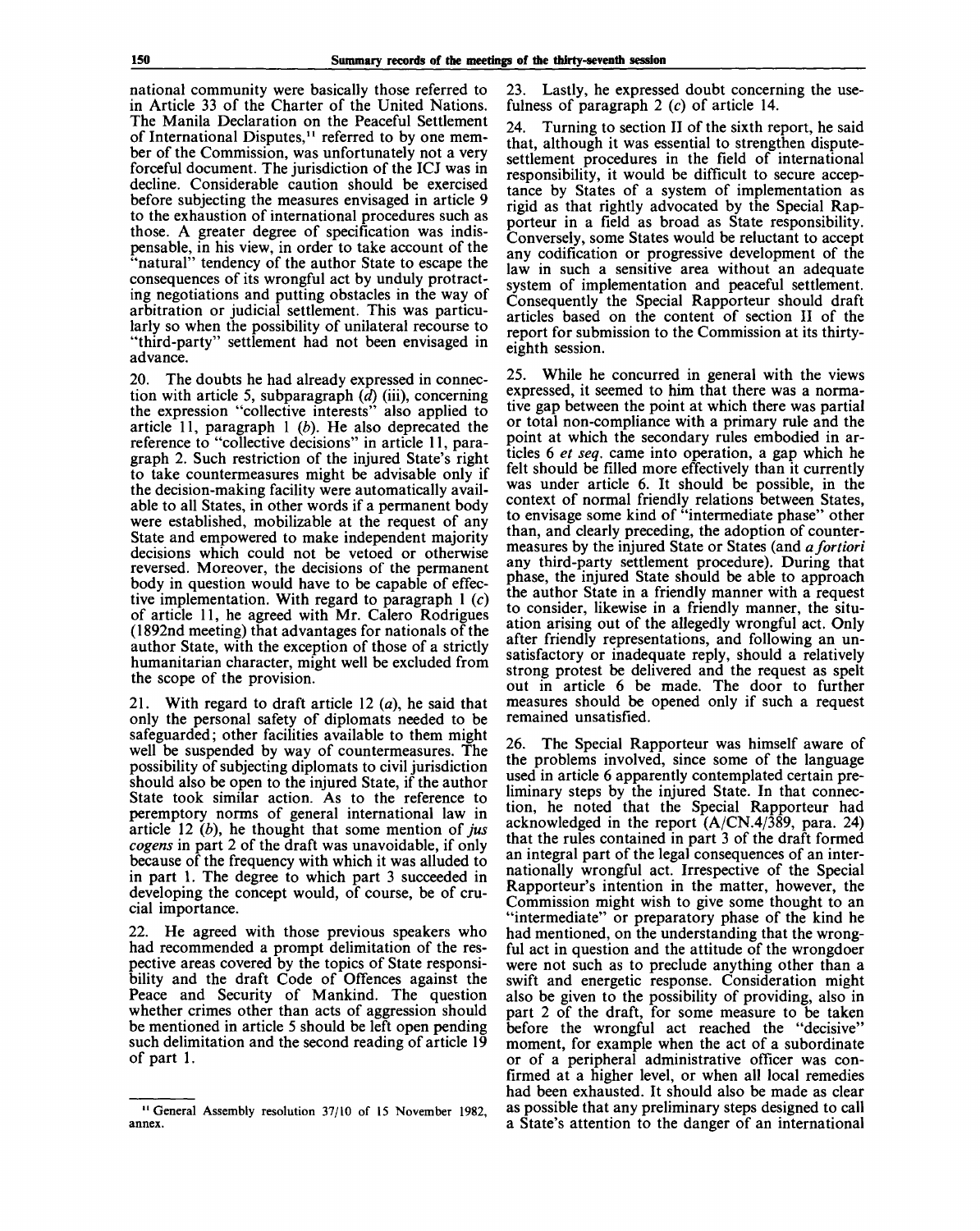obligation being violated should not be regarded as a less than friendly act, or even as interference in the internal affairs ot the Government concerned, provided that the appropriate channels and forms were followed. The Special Rapporteur had possibly had something of the kind in mind when he had included paragraph 1 *(b)* in article 6.

27. Provision for such preliminary steps should be included in part 2 of the draft forthwith and not await the submission of the draft articles of part 3, thereby meeting the justified concern of Mr. Ogiso (1895th meeting) that, until a settlement had been agreed by the parties, it was not entirely correct to assume that there was much more than an alleged author State, an alleged wrongful act and an alleged injured State. It might also meet the concern of those who felt variously that the term "may require", in the opening clause of article 6, paragraph 1, was either too mild or too strong. In his view, however, the Commission would be failing to take account of the exigencies of the progressive development of a delicate area of international law if it did not, first, indicate that the preliminary steps he had referred to were neither unlawful nor even unfriendly, and, secondly, qualify as unlawful any unjustified and hasty recourse to countermeasures before friendly diplomatic representations had been made or after the alleged author State had manifested evident signs of regret and a willingness to meet any secondary or primary obligations. In so doing, the Commission could draw inspiration from the 1969 Vienna Convention on the Law of Treaties—specifically from articles 60, 61, 62 and 65—and also from Article 33 of the Charter of the United Nations. He was not advocating the immediate inclusion in part 2 of the draft of third-party or any other dispute-settlement procedures, but was merely suggesting that some of the elements now set out in part 3—although not those concerning dispute-settlement procedures —should be incorporated in part 2. In other words, the Commission should make an unambiguous statement to the effect that, before any peremptory demands were made or recourse was had to countermeasures, the alleged injured State should make approaches to the alleged author State.

28. Mr. Yankov (1899th meeting) had stressed that the Commission should not confine itself to codification at the expense of the progressive development of international law. Moreover, the rules drafted by the Commission received very wide circulation long before a draft became a convention and became part of the legal materials used by States in their international relations. To omit from part 2 the "intermediate phase" provisions that he had advocated might not be in the best interests of a minimum "rule of law" in international relations. His suggestion was made without prejudice to the addition, at the appropriate time, of adequate draft articles of part 3 covering dispute-settlement procedures (and also to the purposes of article 9 already referred to).

29. Mr. EL RASHEED MOHAMED AHMED complimented the Special Rapporteur on his masterly sixth report  $(A/CN.4/389)$  on a difficult topic.

30. Article 5 provided the necessary link between parts 1 and 2 of the draft and, despite the criticism that had been voiced, was important, in his view, since, in order to describe the legal consequences of an internationally wrongful act, it was necessary, as stated in paragraph (1) of the commentary to the article, "at the outset, to define the 'author' State and the 'injured' State or States". But, as the definition laid down in the article was perforce not exhaustive, it could perhaps be improved either by the addition at the end of the opening clause of the words *inter alia,* or by widening the ambit of injured States to embrace the international community as a whole, though he shared some of the doubts expressed on the latter score. He was confident, none the less, that a review of the article in the light of the discussion would suffice to meet most of the points raised. It had been said that Sir Gerald Fitzmaurice had favoured a code for the law of treaties rather than an international agreement, because a code had the advantage of rendering permissible the inclusion of a certain amount of declaratory and explanatory material in a way that would not be possible if it were necessary to limit the instrument in question to a strict statement of obligation. The Special Rapporteur had done his best to meet that requirement.

31. A question that had rightly been raised concerning article 5 was who would determine the injured State. As the Special Rapporteur noted in his report *(ibid.,* para. 4), there would be a claimant State, with a double claim, and a defendant State, which might either refute the alleged facts altogether or deny liability or responsibility. Article 5 *(d)* restricted the ambit of the term "injured State". Although, according to the commentary, it could possibly be taken to have a wider meaning, it could also be argued that States parties to multilateral treaties which were not directly affected would not be covered by the definition of an injured State, because, if the *ejusdem generis* rule applied, the proximity of the injured States would be an operative factor. That might not apply in all cases, however. In the *South West Africa, Second Phase* cases in 1966,<sup>12</sup> the ICJ had rejected the claims submitted by Ethiopia and Liberia and had declined to pass judgment on the merits, thereby attracting the criticism of the third world and casting doubt on the role of the Court. Again, if the *erga omnes* notion advanced by the Special Rapporteur was accepted, the problem was that the international community was not ascertainable; indeed, during the Namibia proceedings,<sup>13</sup> it had been conspicuous by its absence. Admittedly, the determination of the injured State could not be divorced from the origin and content of the obligation violated, but that approach might not always help to solve the problems that arose.

32. In draft article 6, it would be preferable to retain the expression "may require", since "may demand", the suggested alternative, would not improve matters and might well antagonize the author

<sup>12</sup>*1.C.J. Reports 1966,* p. 6.

<sup>13</sup>  *Legal Consequences for States of the Continued Presence of South Africa in Namibia (South West Africa) notwithstanding Security Council Resolution 276 (1970),* Advisory Opinion of 21 June 1971, *I.C.J. Reports 1971,* p. 16.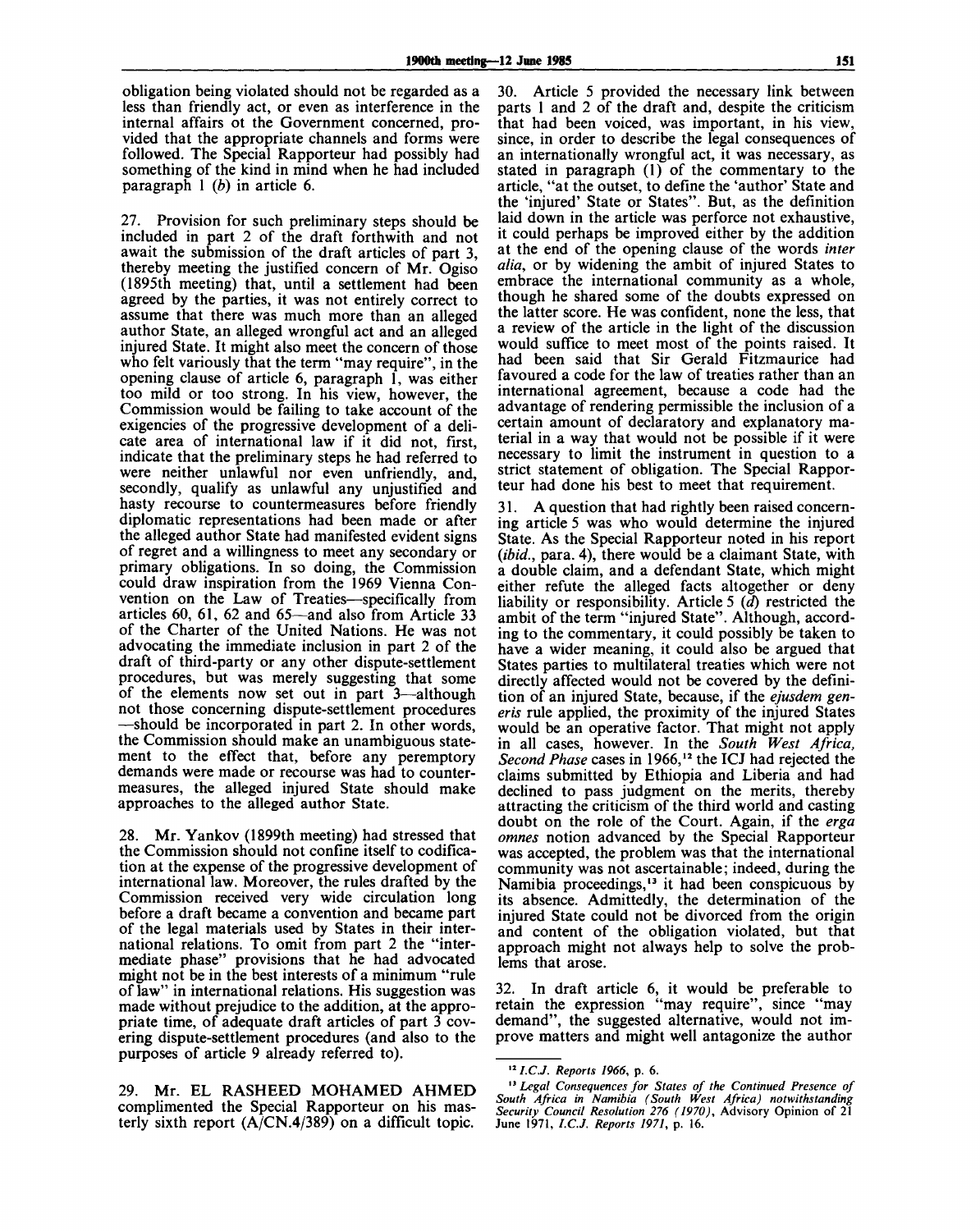State. He did not share the doubts expressed as to the relevance and utility of paragraph 1 *(b).* Indeed, in a recent case,<sup>14</sup> the International Chamber of Commerce Court of Arbitration had held that the principle of just compensation for expropriation was not incompatible with Egyptian law. Also, in another recently decided case concerning the non-performance of contractual obligations, the tribunal had held that *restitutio in integrum* was justified under both domestic and international law. In regard to paragraph 1 *(d),* he suggested that the word "guarantees" should be replaced by "assurances".

33. He was not opposed to the inclusion of draft article 7, for he saw the logic of the argument that it did not overlap with article 6, paragraph 2, since the latter provision applied only where *restitutio in integrum* was materially impossible. There were other considerations, however. For instance, article 7 might be interpreted to cover not aliens *per se,* but foreign investors. In the arbitration case against Egypt to which he had referred earlier, the court had ruled that development contracts between a State and a private party could be removed from the domestic jurisdiction and made subject to international law, thereby conferring upon the private party a quasi-statal status. The inclusion of the article could therefore give rise to the suspicion in the third world that it was designed for the protection of investors and so could stir up delicate political issues.

34. Although he appreciated the distinction between draft articles 8 and 9, several members considered that the demarcation line between reciprocity and reprisals was not clear. In the circumstances, Mr. Calero Rodrigues's suggestion (1892nd meeting) that both terms should be deleted might be appropriate, since the meaning of the articles would not be seriously impaired. Furthermore, although the notion of proportionality might give rise to different interpretations in practice, he did not think that a better solution was readily available.

35. Draft article 10, paragraph  $2(a)$ , could, in his view, pave the way for an interim measure that was detrimental to the author State, such as the freezing of its deposits in the injured State, as had happened when the United Kingdom had frozen Egypt's deposits at the time of the Suez crisis and when the United States of America, more recently, had frozen Iranian deposits. Given its political overtones, the provision in question might be viewed with suspicion by third world countries and he therefore agreed that a court should perhaps be appointed to ensure that the necessary safeguards were taken to guard against oppressive interim measures.

36. It had been suggested that the reference *to jus cogens* in draft article 12 *(b)* would only add to the confusion. Possibly, therefore, it would be advisable to adopt a definition along the lines of that laid down in article 53 of the 1969 Vienna Convention on the Law of Treaties.

37. The language of article 60 of the 1969 Vienna Convention should also be followed in draft article 13, with the word "manifest" being replaced by "material".

38. Draft article 14 had been described as a controversial provision that covered unknown terrain. That was perhaps because, as Ian Brownlie had noted in a recent publication,<sup>15</sup> State responsibility was defined essentially as a form of civil responsibility and there was therefore, in his view, no equivalence between the incidence of State responsibility and illegal or invalid conduct. On the other hand, it was not impossible for State responsibility to give rise to a crime or offence, and article 19 of part 1 of the draft did not provide for any such equivalence, merely stipulating what constituted an internationally wrongful act. Against that background, he was able to accept the argument that article 14 was concerned with the material consequences of an internationally wrongful act, irrespective of whether it was a delict or a crime, whereas the draft Code of Offences against the Peace and Security of Mankind did not cover the material consequences of crimes. He agreed, however, that the two texts should be harmonized to avoid confusion.

39. He fully supported the inclusion of a part 3 of the draft: the whole exercise would be pointless if no machinery for implementation was envisaged. As Ernest Landy had stated,<sup>16</sup> the adoption of international legislation and its formal acceptance by a growing number of countries could not of itself add to the stability of inter-State relations unless there also existed some degree of assurance that the contracting parties really complied with their obligations. The study on the draft articles had already had an impact on such learned writers as Rousseau, McDougall, Reisman and Brownlie; it would also serve to clarify, and build up a uniform glossary of, legal terms pertaining to State responsibility.

40. Mr. KOROMA thanked the Special Rapporteur for a very useful sixth report (A/CN.4/389). He agreed that the commentaries should be amplified somewhat to afford a better understanding of the articles. That would also help to secure the adoption of the draft by Member States and to promote a wider understanding of international law.

41. The definition of an injured State as laid down in draft article 5 could be simplified by amending the opening clause to provide that an injured State was a State whose right had been infringed by the commission of an internationally wrongful act by virtue of customary international law, or by the breach of an obligation imposed either in a judgment or in a multilateral treaty. That would cover all the sources proposed by the Special Rapporteur and, at the same time, serve to harmonize the provisions of the article.

42. In paragraph (1) of the commentary to article 5, it was stated that "an internationally wrongful act entails new legal relationships between States in-

<sup>14</sup>  *S.P.P. (Middle East) Limited, Southern Pacific Properties Limited and Arab Republic of Egypt, Egyptian General Company for Tourism and Hotels* (1983) *(International Legal Materials* (Washington, D.C.), vol. XXII, No. 4 (July 1983), p. 752, at p. 770).

<sup>15</sup>  *System of the Law of Nations. State Responsibility* (Oxford, Clarendon Press, 1983), part I.

<sup>16</sup>  *The Effectiveness of International Supervision. Thirty Years of ILO Experience* (London, Stevens, 1966).